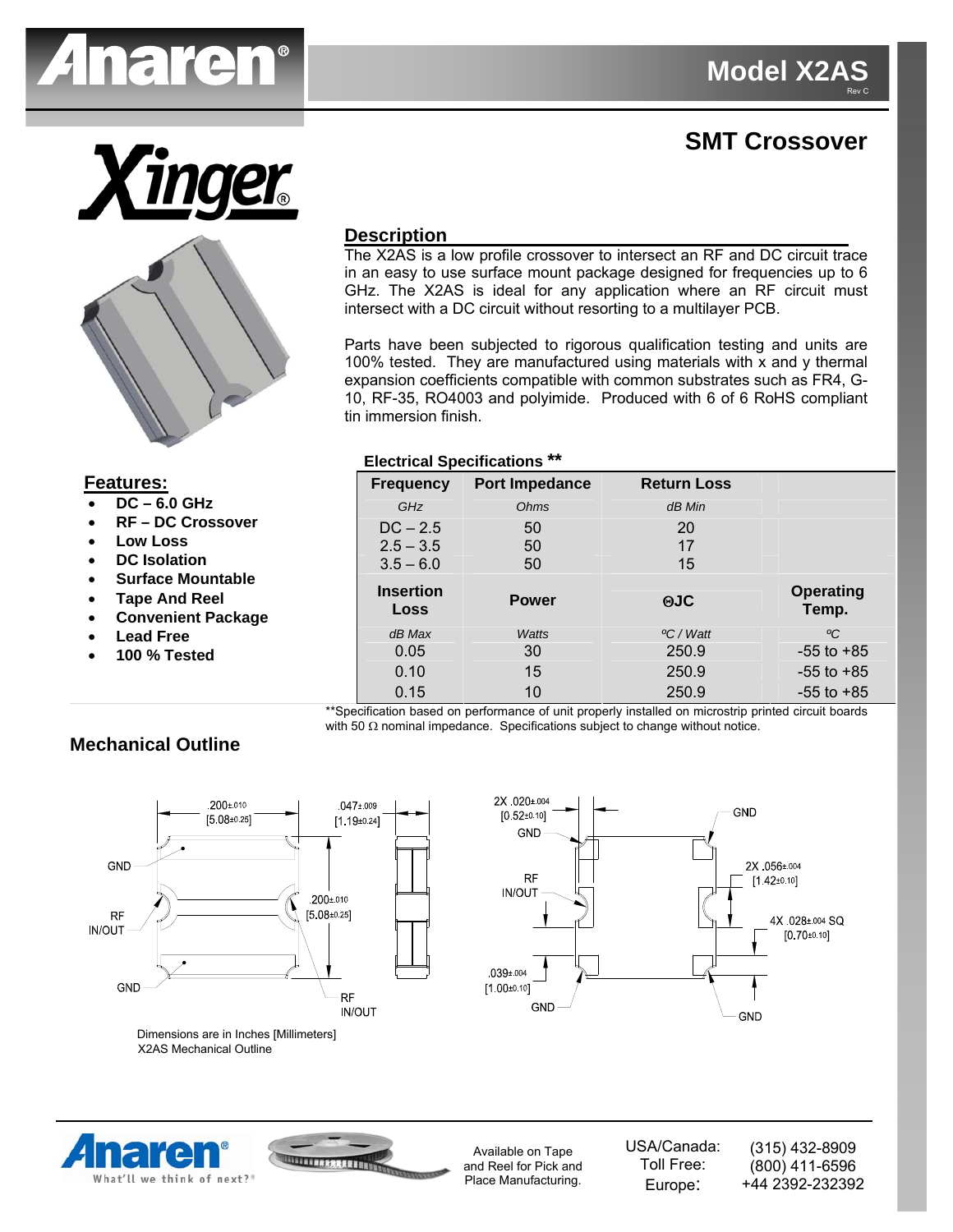# *Anaren*

#### **Insertion Loss and Power Derating Curves**



#### **Insertion Loss Derating:**

The insertion loss, at a given frequency, of a group of couplers is measured at 25°C and then averaged. The measurements are performed under small signal conditions (i.e. using a Vector Network Analyzer). The process is repeated at 85°C and 150°C. A best-fit line for the measured data is computed and then plotted from  $-55^{\circ}$ C to  $150^{\circ}$ C.

#### **Power Derating:**

The power handling and corresponding power derating plots are a function of the thermal resistance, mounting surface temperature (base plate temperature), maximum continuous operating temperature of the coupler, and the thermal insertion loss. The thermal insertion loss is defined in the Power Handling section of the data sheet.

As the mounting interface temperature approaches the maximum continuous operating temperature, the power handling decreases to zero.

If mounting temperature is greater than 95°C, Xinger crossover will perform reliably as long as the input power is derated to the curve above.

USA/Canada: Toll Free: Europe:

 (315) 432-8909 (800) 411-6596 +44 2392-232392

Available on Tape and Reel for Pick and Place Manufacturing.

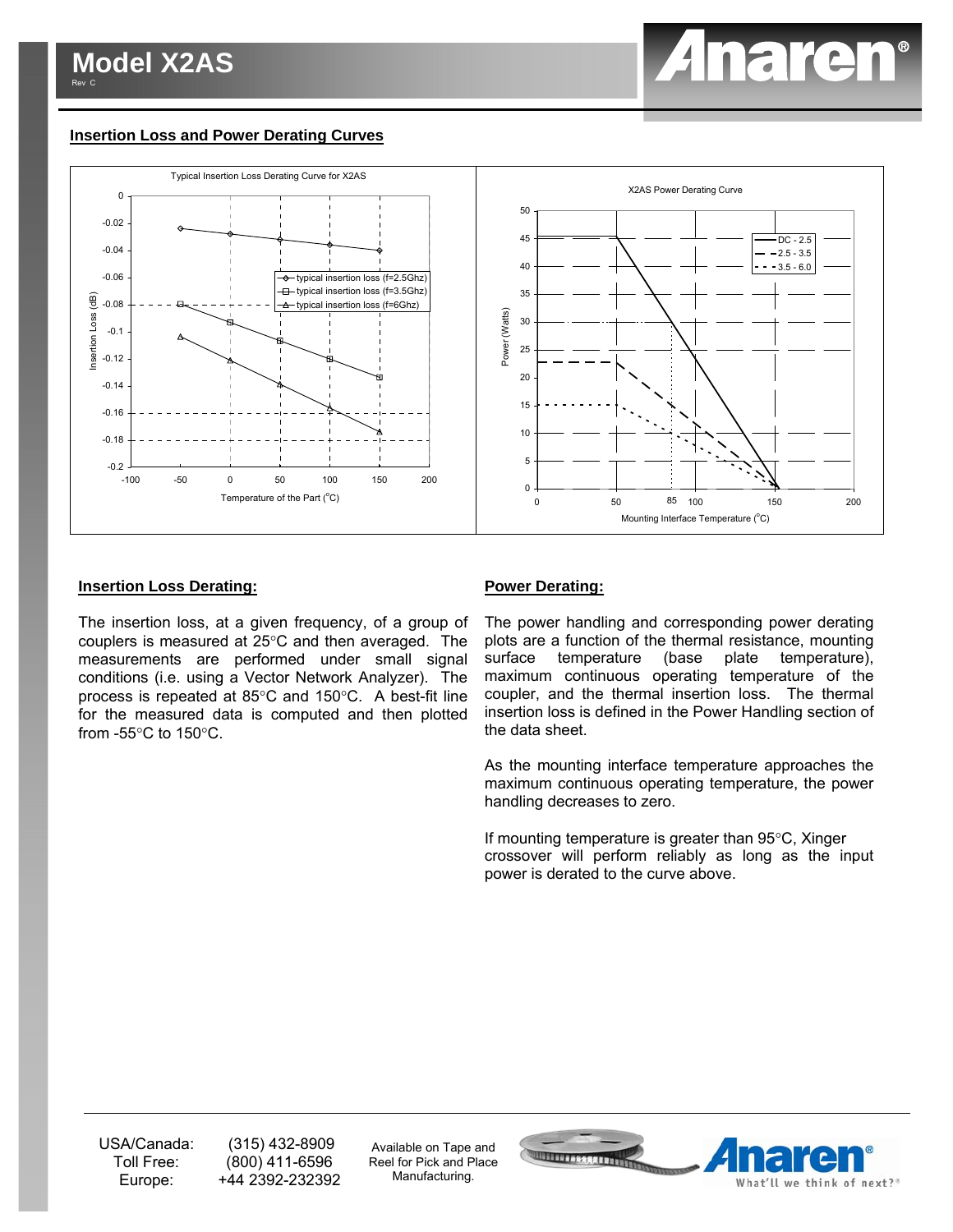

## **Typical Performance: 0.5 GHz to 6.0 GHz**



#### **Mounting Mounting Footprint**

In order for Xinger crossovers to work optimally, there must be 50Ω transmission lines leading to and from all of the RF ports. Also, there must be a very good ground to the corners of the crossover to insure proper electrical performance. If either of these two conditions are not satisfied, insertion loss, VSWR and isolation parameters may not meet published specifications.

When a surface mount crossover is mounted to a printed circuit board, the primary concerns are; insuring the RF pads of the device are in contact with the circuit trace of the PCB and insuring the ground plane of neither the component nor the PCB is in contact with the RF signal. Since the component is not symmetrical, the crossovers are specifically oriented in the tape and reel. An example of how the PCB footprint could look is shown below. In specific designs, the  $50\Omega$  lines need to be adjusted to the unique dielectric coefficients and thicknesses as well as varying pick and place equipment tolerances.



X2AS Rev A Mounting Footprint





Available on Tape and Reel for Pick and Place Manufacturing.

USA/Canada: Toll Free: Europe:

(315) 432-8909 (800) 411-6596 +44 2392-232392